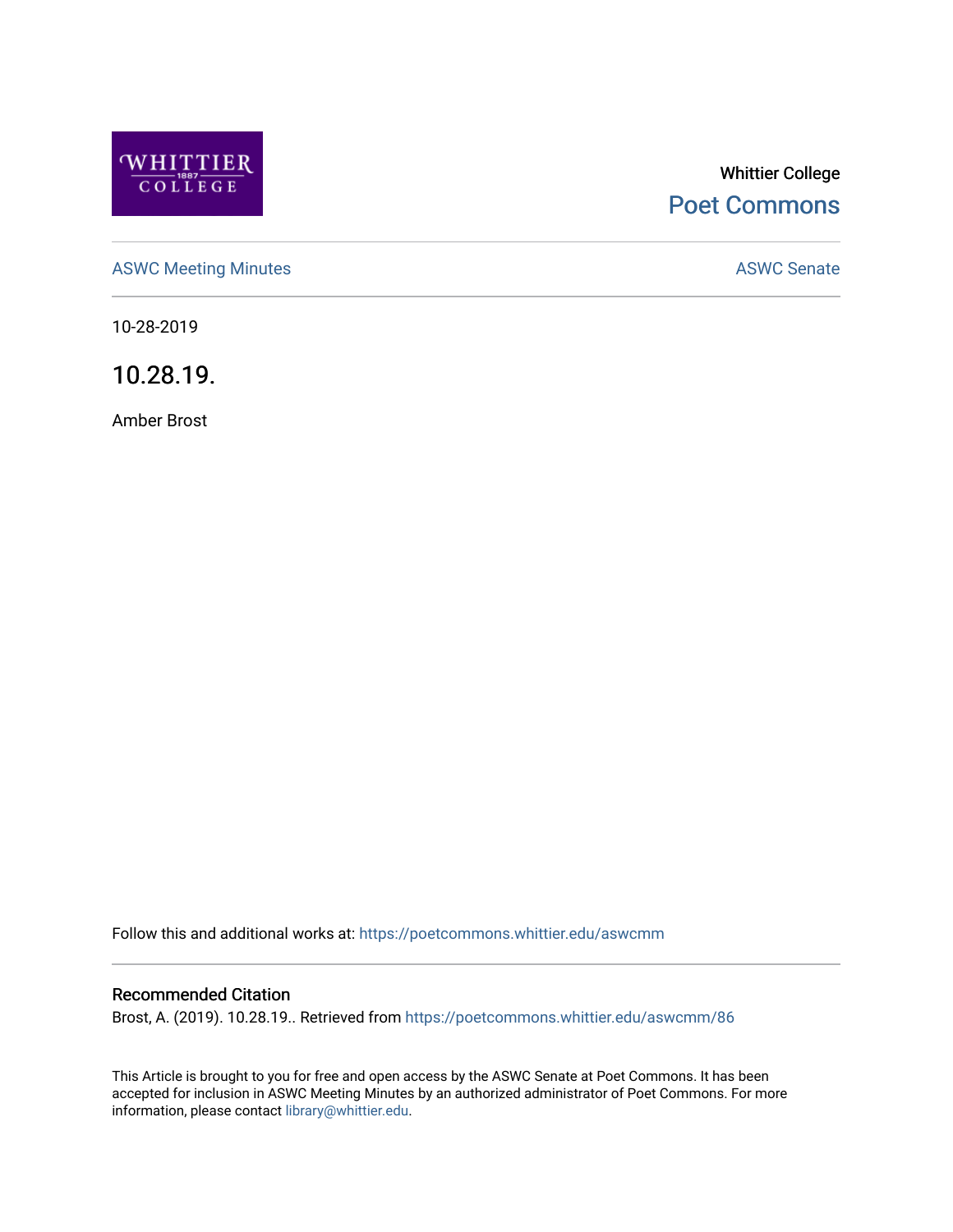

### **Meeting Minutes for** October 28, 2019

- **I. Meeting is called to order at:** 7:02 pm
- **II. Moment of Silence/Inspirational quote**
	- **A.** INSPIRATIONAL QUOTE Read By: Sen. Mendoza

### **III. Mission Statement**

**A.** The ASWC Senate, as the governing body of the Associated Students of Whittier College, is dedicated to the betterment of the college as an institution and as a member of the broader community. The Senate shall assist on-campus clubs and organizations in creating, promoting and implementing dynamic programs and events that involve students and add value to their educational experience. This body will act as an open forum for students to voice their opinions and desires, always keeping the best interests of the ASWC in mind. In all its actions, the Senate will serve the students first with integrity, dedication, responsibility and humility.

Read By: Sen. Royster

### **IV. Roll Call – Secretary Brost**

- **A. Present:** Sen. Casserly-Simmons, Sen. Minami, Sen. Iseri, Sen. Hagan-Martin, Sen. Mendoza, Sen. Malone, Sen. Lindiwe, Sen. Modesti, Tres. Estrada, VP Joachim, Pres. Moya, Dir. Tejada, Sec. Brost, Sen. Royster, Sen. Gracia, Sen. Garrison, Sen. Angileri, Sen. Hidalgo,
- **B. Absent excused:** Sen. Torres, Dir. Gil, Sen. Segura, Sen. Eccles, Sen. Alvarez
- **C. Unexcused:** Sen. Corria

# **V. Minutes Amendment/Approval**

- **A. Approved by:** Sen. Royster
- **B. Seconded by:** Sen. Garrison
- **VI. Public Voice**
	- **A.** N/A

#### **VII. President's Message -** *President Moya*

- **A.** Good evening everyone! I hope everyone had a great weekend and Monday. I wanted to take this time to discuss some current matters that are taking place.
- **B.** Last Tuesday I met with VP/Dean of Students Bruce Smith. We primarily discussed the Title IX Coordinator search and the Gender Equity Resource Center. The Title IX position has been posted, last week Bruce met with HR to create a marketing strategy for the position. There will not be a formal search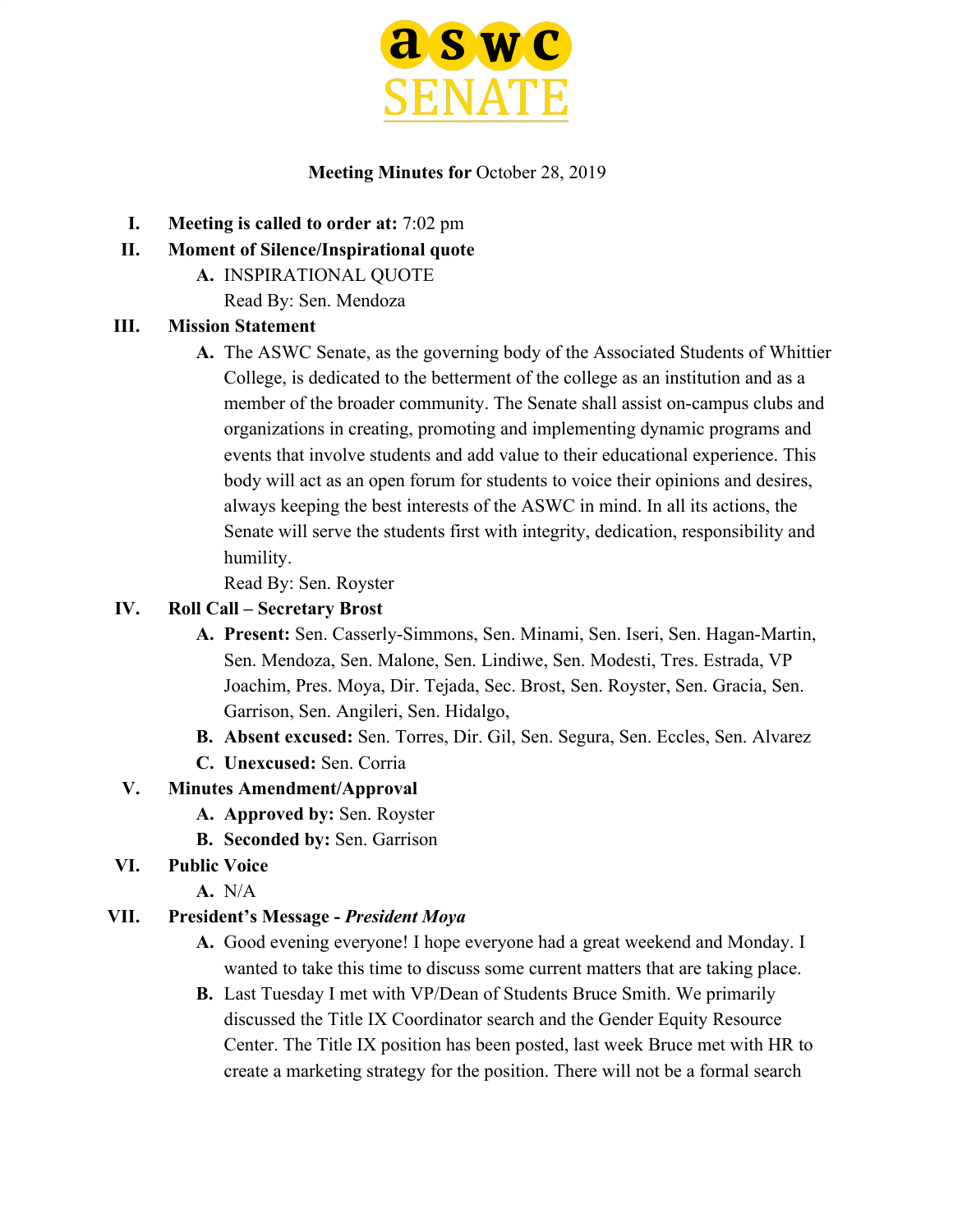

committee for the position due to time constraints. However student input will play a crucial

role through campus visits of candidate. The goal is to hire a coordinator by February. The gender Equity Resource Center task force has met once. There are two student representatives on the task force. The task force is focusing on data collection this fall to determine if students want this center, what they would like that to look like etc. Bruce Smith will be coming to the November 11 senate meeting to provide more details regarding such updates. Next, Through the club/org re-registration process, the OSE did a review of clubs and orgs accounts. Through this the OSE found that there are a handful of clubs/orgs are in a financial deficit. Last week the OSE contacted the leaders of these clubs and orgs along with their advisors to inform them of this deficit and to schedule a meeting with OSE staff, myself, Treasurer Estrada, and the clubs leadership and advisors to discuss potential solutions and next steps. We as an executive board are trying to work to develop a structure and system to prevent these situations from happening. We also understand that for the past couple of years the OSE has been understaffed so such deficits can potentially be a result of lack of support in that capacity. I would also like to reiterate that one of our main goals this year is to provide adequate resources for all the clubs and orgs under senate, and we see this as an opportunity to do so. Additionally I would like to announce that senator correia will be resigning from his position as Residential Representative. Executive board and our advisors will be working together to develop a strategy as to how we will fill the position and also follow up with Austin. I would like to inform the table that we will be taking 3 senators to the American Student Government Association Los Angeles conference on Saturday, November 16. We will have an application available to you all sometime this week along with what executive board will be taken into consideration when deciding who will get the opportunity.

#### **VIII. Treasurer's Report -** *Treasurer Estrada*

- **A. General Fund Balance:** \$50,880.00
- **B. Operational Account Balance:** \$1,611.59
- **C. Reserve Account Balance:** \$34,631.00
- **D. Allocated Thus Far:** \$18,825.00
- **E. First Readings:** \$157.95
- **F. Daily Calendar Considerations:** \$7,256.87
- **IX. Constituent Reports**
	- **A. Academic Affairs Chair:** *Sen. Minami*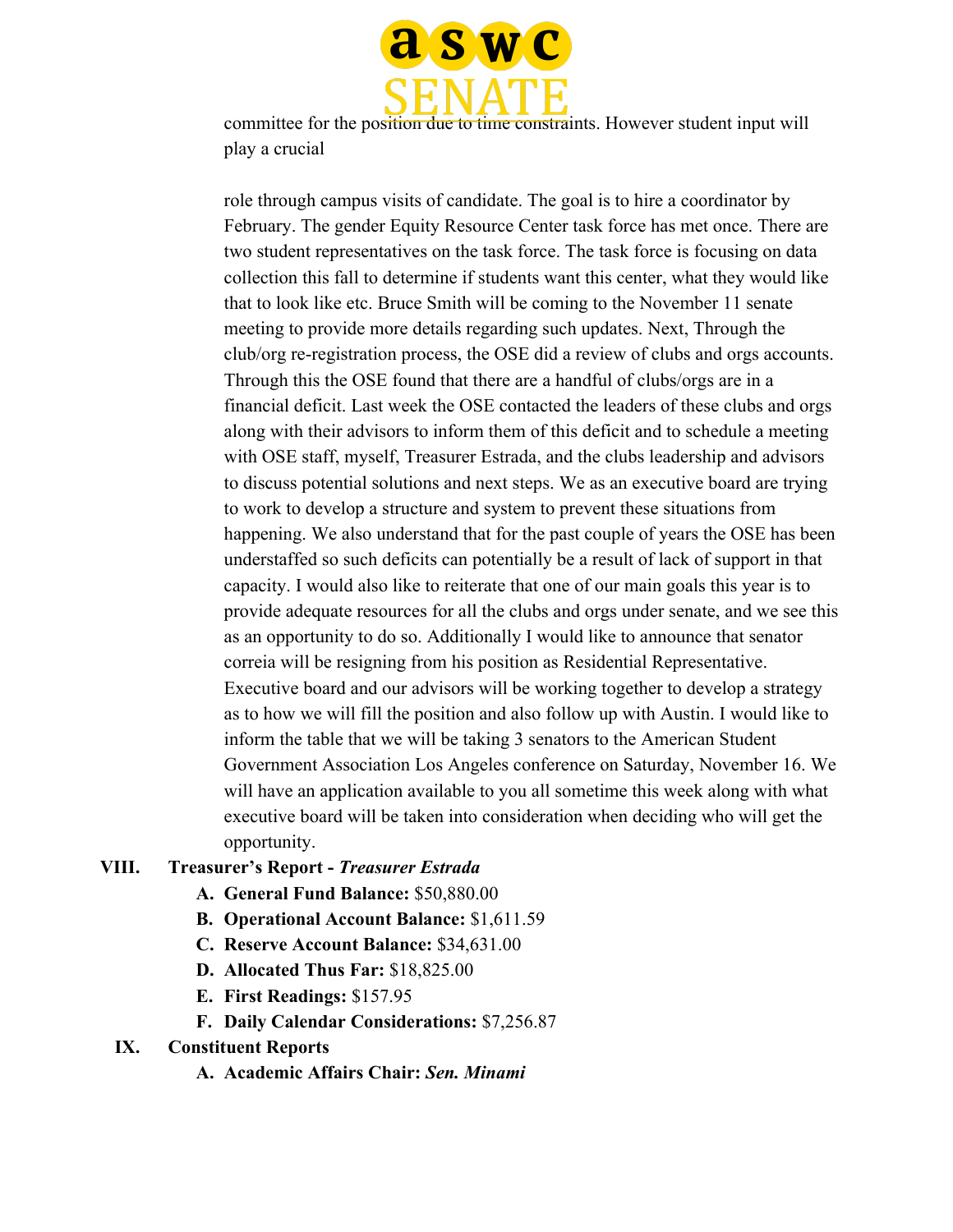

- 1. Last week was the first of my office hour events, "Photosynthesis and Reground" with music, blanket, activities.
- 2. In front of the SLC every Weds 2-3pm; as long as the sun's out so am I!!
- 3. We are moving back the community luncheon until next month to fit better into our scheduled events.

### **B. First-Year Class Council:** *Sen. Iseri*

- 1. I held my first office hours last week in the lobby of Stauffer on Tuesday from 4-6 and Friday from 3-5. Nobody came to me specifically for office hours, but I talked to many students about campus life and difficulties they're finding on campus.
- 2. The number one thing discussed was the abundance of emails and important ones getting lost, and the solution that a couple people had for organizing the emails better was for the senders to label them with Mandatory, School, and Extracurricular labels to help students differentiate between what's important and not as pressing.
- 3. Another problem some students found was the lack of accessibility to buildings. Cause many buildings are labeled accessible but lack buttons to help open doors for those who are unable to.

#### **C. Commuter Representative:** *Sen. Hagan Martin*

1. Sadly the Commuter Drive - In didn't happening due to lack of bandwidth my end on planning the overall event and departments not getting back to me in time. I still am determined to have this event occur but I'm thinking of rescheduling more towards the month of December due to time and effort that is needed to make this event the best it can be in its entirety. Speaking of bandwidth, we're continuing the process of the Commuter Association and the enabling that process to be official, now the Quaker Campus did an interview with me understand more about the association in general so we will be having positions open as soon as that article comes out this week. This will help with the overall marketing for the association. As for other news, I want to make sure that all commuters, not only commuters a drive with their own vehicle, but also take transportation via bus are also getting g attention they need. To I found that bud commuters in-front of the Campus Center doesn't have searing or shading, so I am starting an initiative with the city of Whittier trying to get funding for a bench in seating for those commuters who take the bus from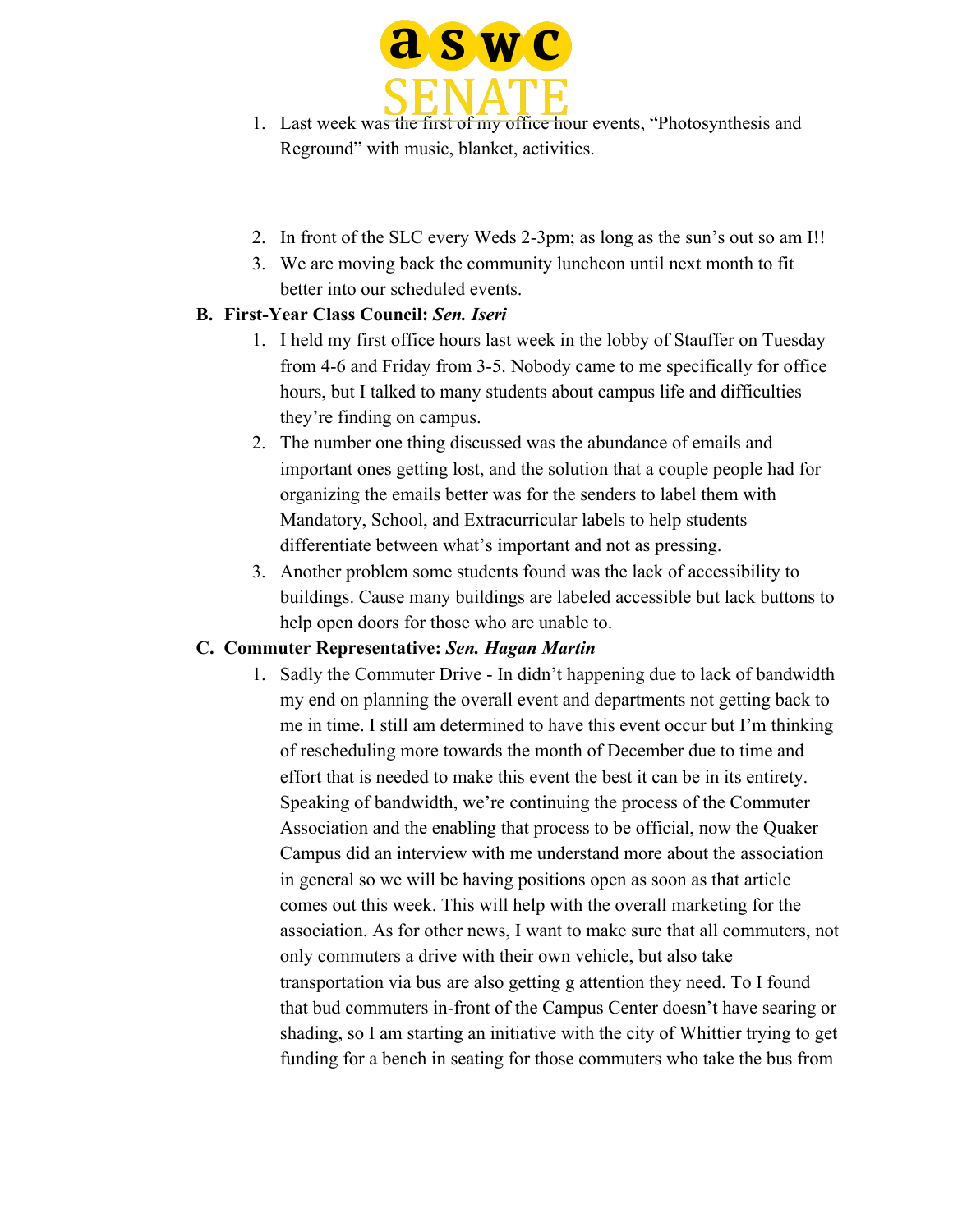

Whittier College. Again, once this Commuter Association is started we can get a lot more Commuter concerns solved. Thank you!

- **D. Residential Hall Representative:** *Sen. Correia*
	- 1. N/A

### **E. Non-Traditional Student Representative:** *Sen. Mendoza*

- 1. RSVP for veterans day celebration will stay open until 11AM tomorrow if students wish to attend.
- 2. Vets are planning an ally training to help others better understand their struggles, contributions, and a better understanding to their mindsets a) Date/Time TBD
- 3. Working with other transfer mentors to restart the Transfer Club for transfer students. more details to come in the upcoming days/weeks, and it will be open to all interested in joining.
- 4. **Office Hours:**
	- a) Tuesday 4:00-6:00  $\omega$  the spot
	- b) Thursday  $1:00-3:00 \ (\hat{\alpha})$  the spot

# **F. Student Body Representative:** *Sen.Torres*

- 1. Gluten free menu for the spot. Over the past week multiple students have approached me with the same concern about the lack of options so I am compiling a list of possible recipes and/or meals to address those concerns to the Spot and I am planning to run a trial with the spot to see if this will actually take off. This is in the works with the culinary committee to make this a reality. If any senator or anyone wishes to send me a possible recipe idea I am more than happy to add it to my list.
- 2. Multiple students including myself were affected by the expected power outage that the college and how majority of the website (my whittier/whittier college main website) is not running as smoothly either due to the website crashing or a lack of signal from the dorms. Even students who do not live on campus expressed this concern about the website just not functioning properly. From viewing the website I do see major areas of improvements such as viewing the financial statements, accessing degreeworks, and other areas on my whittier. I am going to look into figuring out a proper time to fully update the website so it does not interfere with the students. As for the wifi, I propose an idea to have individual wifi routers in each of the dorms to make accessing the internet a lot easier.

#### **G. Student Body Representative:** *Sen. Malone*

1. Change office hours from Thursday to Friday at 1:00 pm in the Spot.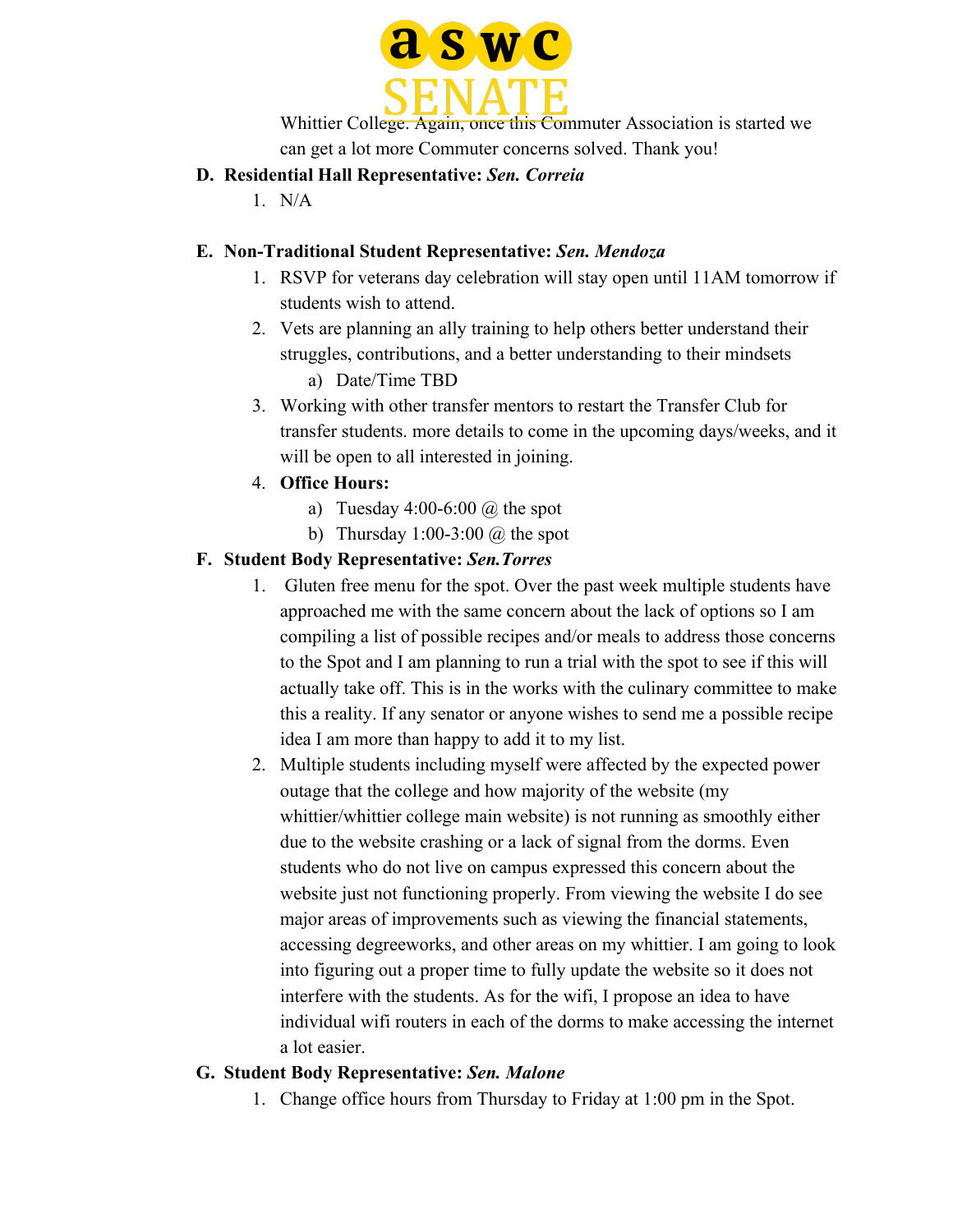

# **H. Student Body Representative:** *Sen. Lindiwe*

1. This week I successfully put out the Student Feedback Survey and got over 40 responses from my constituent body.

# **I. Student Body Representative:** *Sen. Modesti*

1. My report for the week is that we have received a lot of responses with our forum, I am working on organizing the issues that students have brought up into different categories then distributing them from there.

# **J. Inter-Club Council Representative:** *Sen. Royster*

- 1. ICC had their first meeting on top of the SLC on Wednesday, and we have officially moved over to remind as a process of getting information out to our constituents
- 2. ICC also voted in a new organization on our campus called delight ministries that is a Christian women's chapter for our campus.
- 3. Clubs can now request funds through our new sheet on engage.

# **K. Diversity Council Representative:** *Sen. Garcia*

- 1. Our Community Luncheon that was originally for this Tuesday, has been postponed for mid November, date has not been decided yet. The event was postponed because of funding issues, we were relying on a sponsor to cover Xica Necia's speaker fees but they let us know that they were unable to cover them. Due to this funding issue and the lack of advertising, we decided it was best to postpone and do a better job the second time around. We will now be making it a part of a series of events for Native American Heritage month. More details will be announced later on.
- 2. BSA is hosting a clothing drive for the homeless until Nov. 25, currently working on a flyer rn and setting up boxes around campus.
- 3. First Gen & Allies are having their first event, Cafe con Profé & Staff, this Wednesday the 30th at 5pm in the OEI.
- 4. MEChA was approved for funding of their Dia De Los Muertos event and are currently finalizing details for that. It will be a displaced meal, there will be an open workshop to make decorations for the event, the day before, details are pending!
- 5. We have yet to welcome the Carribean Student Association, I have reached out to Niya, the president to welcome them to DC!
- 6. I have a meeting with Gina this week. She was the advisor for the Whittier College Student Advocacy Coalition, a coalition that I hope can work on the issue of homelessness in Whittier.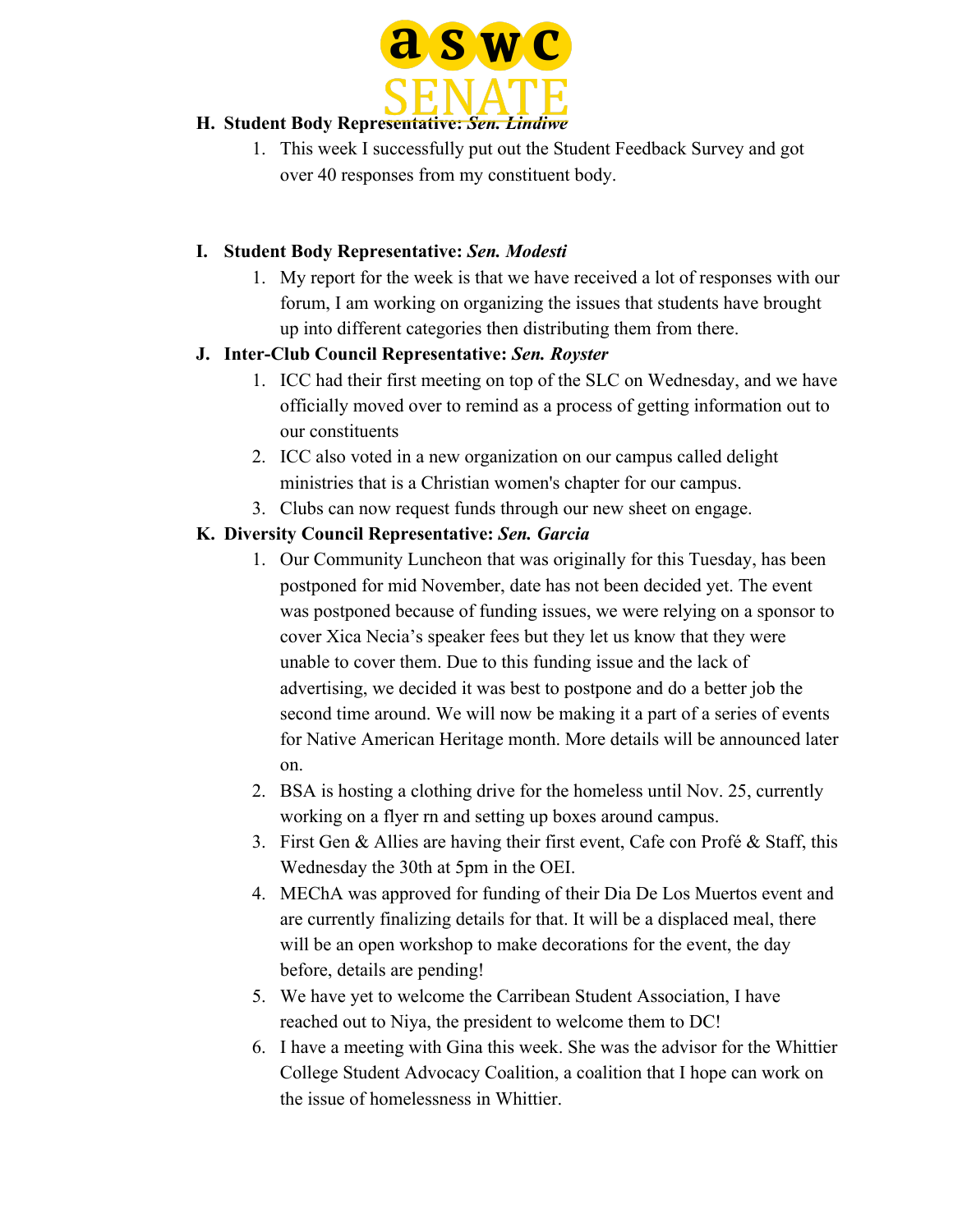

- **L. Social Justice Coalition Representative:** *Sen. Segura*
	- $1$  N/A

# **M. Media Council Representative:** *Sen. Garrison*

- 1. QC: The QC will be leaving this week to attend a journalism conference in DC. Our next issue coming out on Thursday will be Halloween themed.
- 2. VPS: is holding training and is working on a film right now
- 3. KPOET: currently working on some bugs in our DJ broadcasting system, working on our application for the ICRD grant, comedy workshop is on 10/30 and the comedy special is November 8th, 2019.
- 4. Poet ENT: did tech for last week's events and this week's events.
- 5. WSCN: Live streamed Football broadcast last Saturday. WCSN is going to continue their podcast episode with Kpoet this Thursday at 5pm.

# **N. Poet Student Athlete Leadership Academy Male Representative:** *Sen. Eccles*

- 1. Men's Football
	- a) Men's Football lost to Pomonz Pitzer on Saturday, 12-27.
	- b) They Play again this Saturday 2nd against CMS at 1:00pm here at home.
- 2. Men's Water Polo
	- a) Beat La Verne last Wednesday 18-8 and also beat Cal Lu on Saturday 11-8.
	- b) They play 2 games away next Saturday 2nd against Caltech at 11:00am and Occidental at 3:00pm.
- 3. Men's Soccer
	- a) Men's Soccer drew with Cal Lu on Saturday night. This draw gets them into the SCIAC Tournament.
	- b) They play CMS on Wednesday 30th at 4:00pm and finish of the regular season with Senior Night against Occidental on Saturday 2nd at 6:00pm.
- 4. Men's Cross Country
	- a) Men's Cross Country compete at the SCIAC Championships at Pomona College this Saturday 2nd at 8:30am.
- **O. Poet Student Athlete Leadership Academy Female Representative:** *Sen. Angileri*
	- 1. PSALA did not meet last week, we will see if they meet this coming week.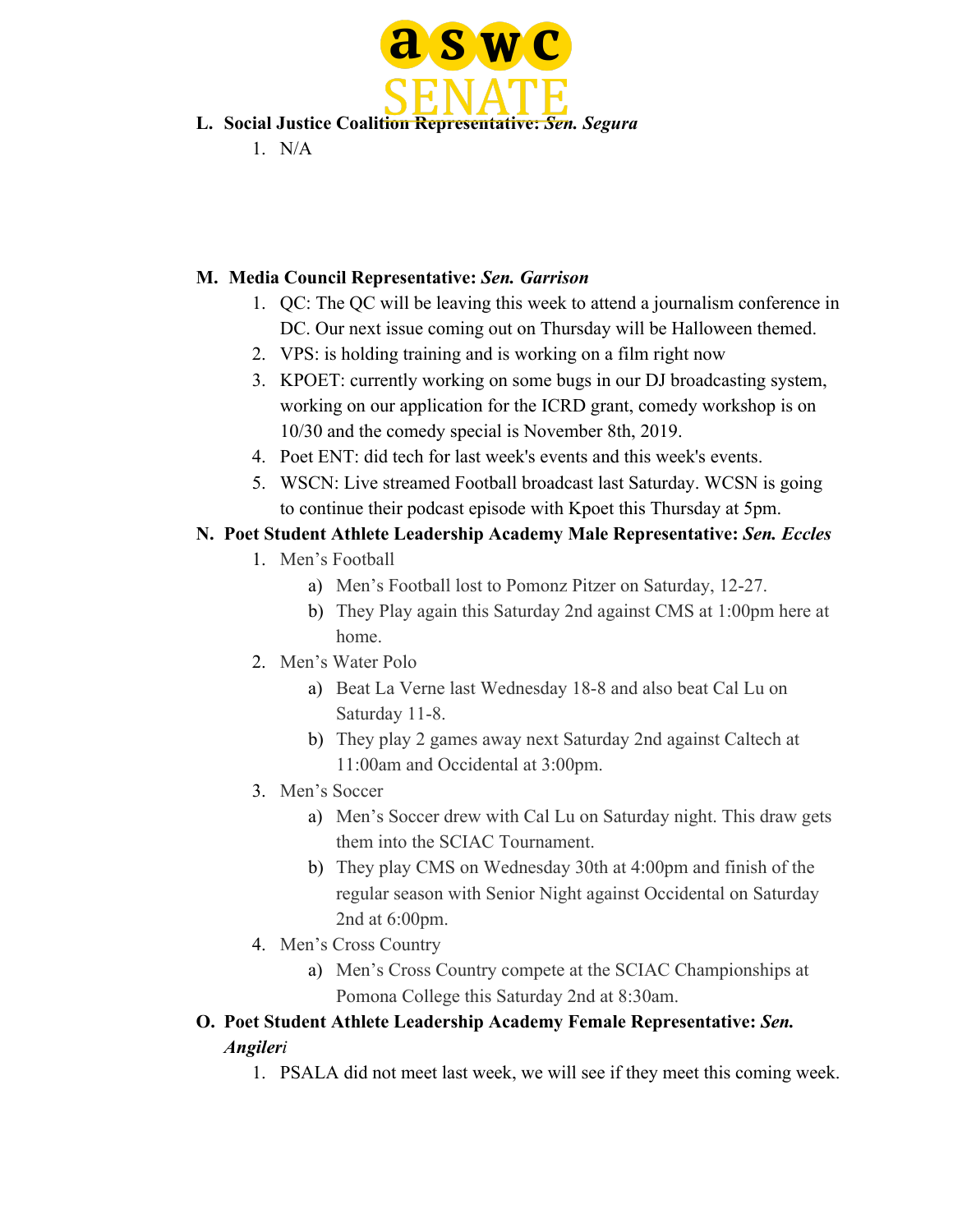

- 2. Women's Soccer won their game against Caltech 3-1 on Wednesday but lost to Oxy 4-0 on Saturday. Upcoming games include their final games against Pomona-Pitzer (Senior Night) at 7, Wednesday the 30th, and against Redlands (away), Saturday Nov 2. They are 6th in the conference and will not be advancing to the SCIAC tournament.
- 3. Women's Volleyball beat Cal Lu in 3 sets on their Tuesday game, and lost to Chapman in 3 sets to Chapman. Upcoming games include tomorrow, the 29th, against Caltech (home) and Friday, Nov. 1st, against Pomona-Pitzer (away) and their final game Saturday night, Nov. 2, against Oxy (Senior Night). They are also 6th in the conference and will not be advancing to the SCIAC tournament unless they win every game coming up.

# **P. Inter-Society Council Female & Male Representative:** *Sen. Hidalgo & Sen. Alvarez*

- 1. Events going on for Inter-Society Council:
	- a) Open Forum being hosted for Jan Term NME proposal today from 5:00-6:30pm
- 2. Thank you to everyone participating in Society Welcome Week

# **X. Committee Reports**

# **A. Administrative –***Vice President Joachim*

1. Last week, Administrative Committee met to discuss an amendment to the Event Transparency Bill which would require that the Engage budget requests be made available to the student body. We will be meeting this week to discuss a potential bill regarding Representative Garrison's points on the Counseling Center. We will have more news about this next week!

# **B. Budget-** *Treasurer Estrada*

- 1. Budget committee will be meeting tomorrow from 12:20-1:30 in the OSE conference room.
- 2. Pending Requests:
	- a) Sachsen Rush Funding for \$485, E sports club has requested \$550 for their event, Metaphonian Society Rush for \$200 & this has not yet been voted on.
	- b) Budget Committee: Budget committee did not meet last week due to the Sachsens not being able to come in, we will meet at the same time and place for tomorrow. It will be held on Tuesdays at 12:30pm-1:30pm in the Ose Conference room. Everyone that is signed up will be reminded through the app Slack.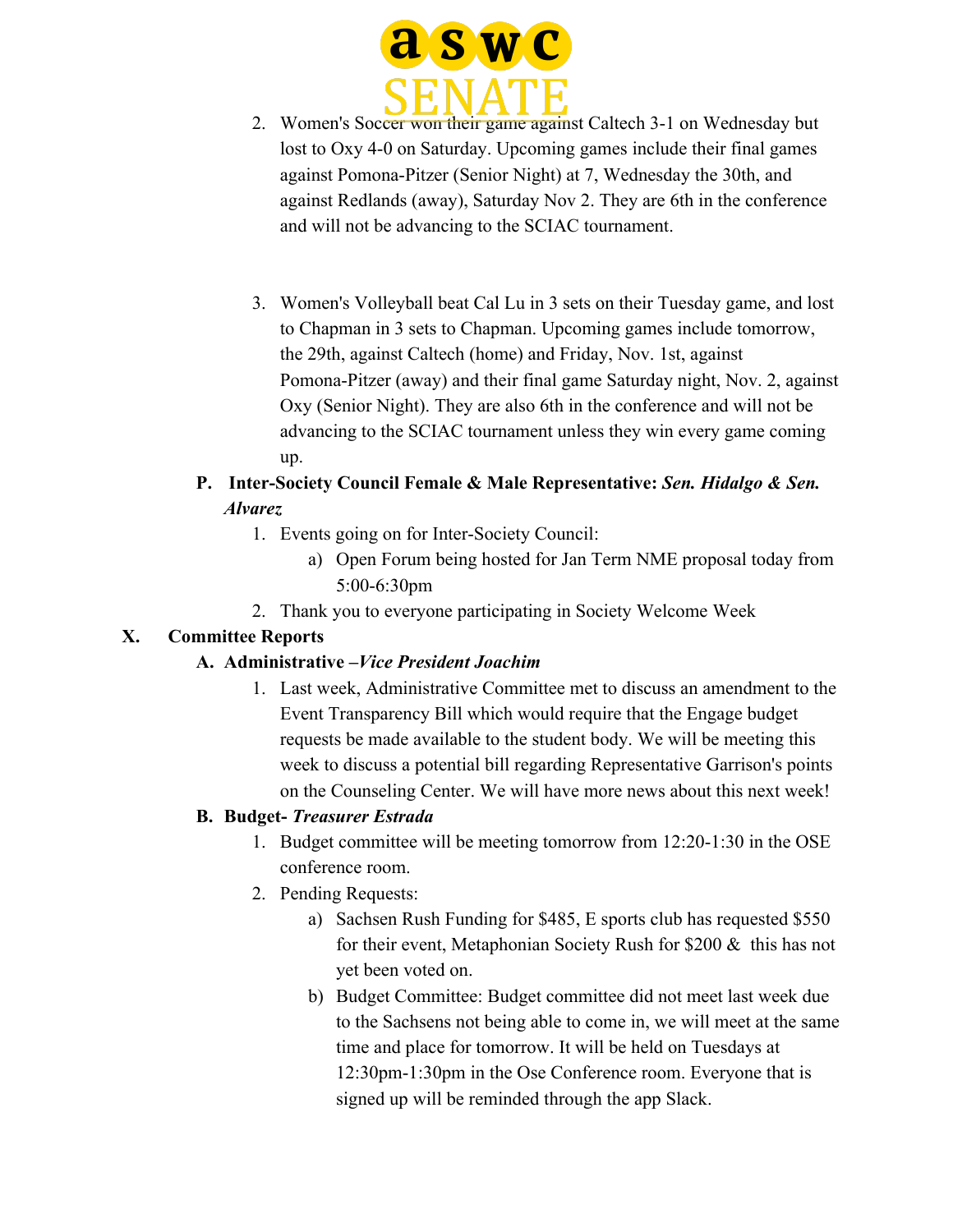

# **C. Campus Relations-** *Director Tejada*

1. We will be putting on engage every position in the senate, so please send me a bio and headshot by Monday at 5pm. If you need examples, Kole, Amber and I have already posted on the instagram, our photos and bios. If you can take them in senate gear that would be awesome but if not that's

okay. We just got in the new baseball tees for the newer senators, I will leave them in the office for you all to pick up.

- 2. Campus Relations Committee meets at 5pm on Mondays in the senate office.
- 3. I also want to thank everyone for all they did for the state of the senate and the student feedback forum, I appreciated it all so much and thank you all so so much.

# **D. Elections-** *Secretary Brost*

- 1. Elections committee met last week.
- 2. We looked over the election code and were really shocked on how the wording was.
- 3. Each member of the committee took multiple articles and highlight parts that didn't make sense.
- 4. We will be adding new parts to the elections code and changing some of the wording next week.
- 5. Elections committee meets every Thursday at 3:30 pm in the Senate Office.

# **E. Program Board –** *Director Gil*

- 1. Tomorrow will be our joy of painting event, at club 88 starting at 11:30. There are 35 seats which are a first come first serve basis.
- 2. On Thursday we have our Wicked Whittier event at 11:30 am till 1:30
- 3. Please actively engage with our Instagram for feedback in regards to our events!

# **F. Advocacy-** *President Moya*

1. Advocacy met last Wednesday in the senate office. We primarily discussed the discussion held by athletics for male athletes. The discussion was to be focused on toxic masculinity and perpetuation of violence towards women & was held yesterday evening. Concerns were heard in advocacy committee regarding the inclusivity of the event and whether or not it was

appropriate for such a discussion to be counted as Title IX education. I emailed Trisha in athletics to get more information and am waiting for a response.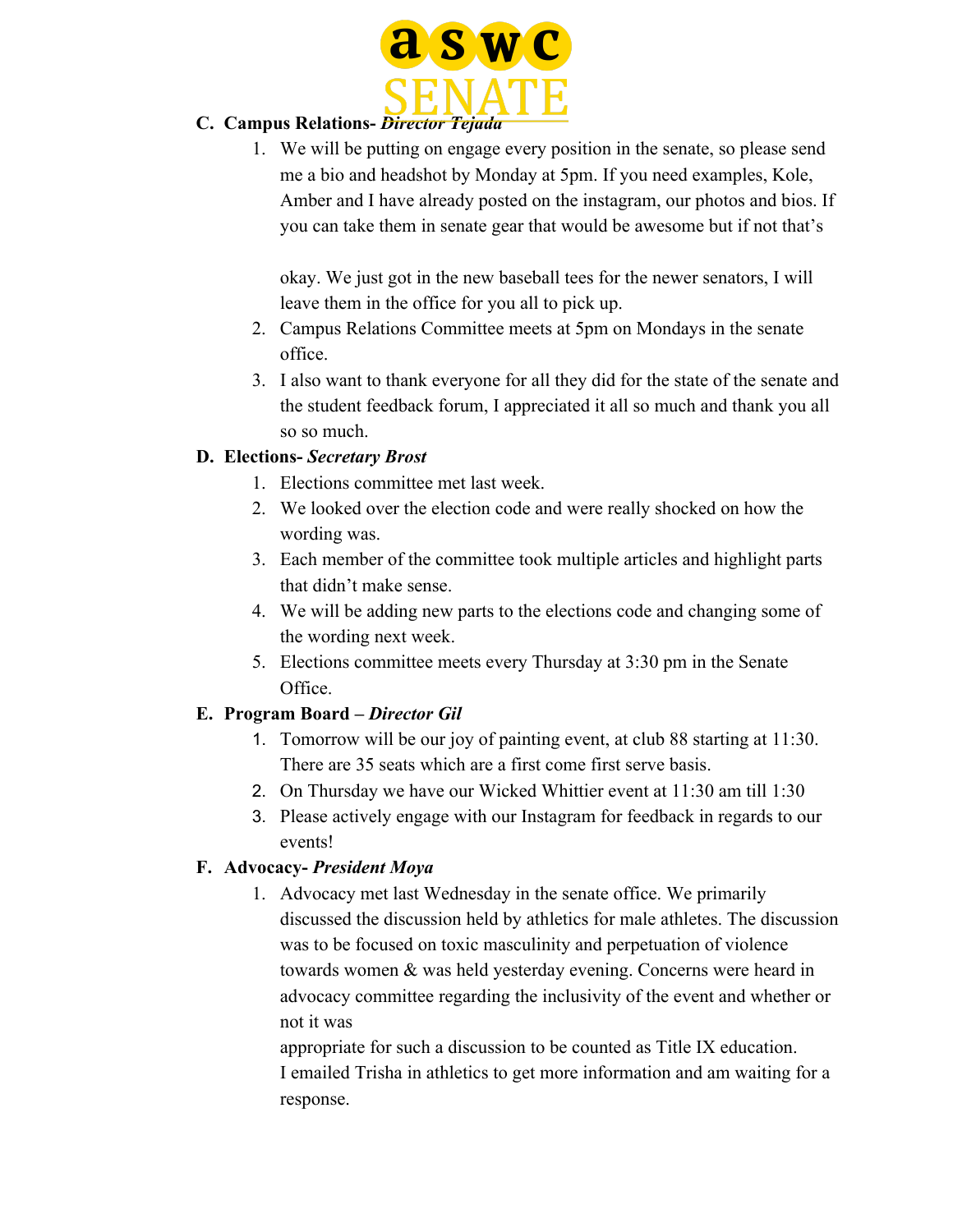

2. Trisha and Joe came in to talk about the athletics training that happened yesterday.

Joe described the background of last night's training about how masculinity has lead up assault over the years. Close 200 male identifying athletes were there, 280 male identifying athletes should of been there. If a student doesn't identify for one gender or the other, they can play on both

teams. The invite was for male identifying athletes. The invite was also sent out to female identifying athletes as well.

At the meeting, they talked about social masculinity from social media and from family. They also had a panel with three of the coaches for a mentorship opportunity. The presentation also described gender

expression area for men to understand what they can or cannot say.

Sen. Garcia: Thank you for coming in and talking to us about this because we were in the dark for most of it. What did you want the students to take away from this?

Reps.: Be able to identify and reflect masculinity. To be able to critically analyze masculinity throughout their life.

Sen. Garica: Do you think that they did take away something from this? Reps.: Yes, we had 83 respondents and they were all positive.

Sen. Garcia: Was this mandatory?

Reps.: Yes it was. What we used to do was individual team training, so this is something different than what we used to do for Title IX training for the NCAA requirement. We are also trying to launch a LGBT sport safe

program. Only one other school in our division has completed this program. We are trying to hit different educational forums for everyone, even female athletes. It is a goal they are trying to hit with very little help they have.

Pres. Moya: I really appreciate you coming in. This is a good example of the bridge that Senate could have with athletics.

3. This week Senator Eccles will be chairing advocacy Committee, as I will not be able to be present to my meeting with President Oubre.

# **G. Culinary-** *Sen. Malone & Sen. Alvarez*

1. For culinary committee we are getting in contact with bon appétit to work on gluten free options for students in the spot.

# **H. Student Feedback Committee-** *Sen. Modesti & Lidiwe*

1. My main focus right now is the student feedback forum so once I have an idea of the specific issues then I will have more to work on.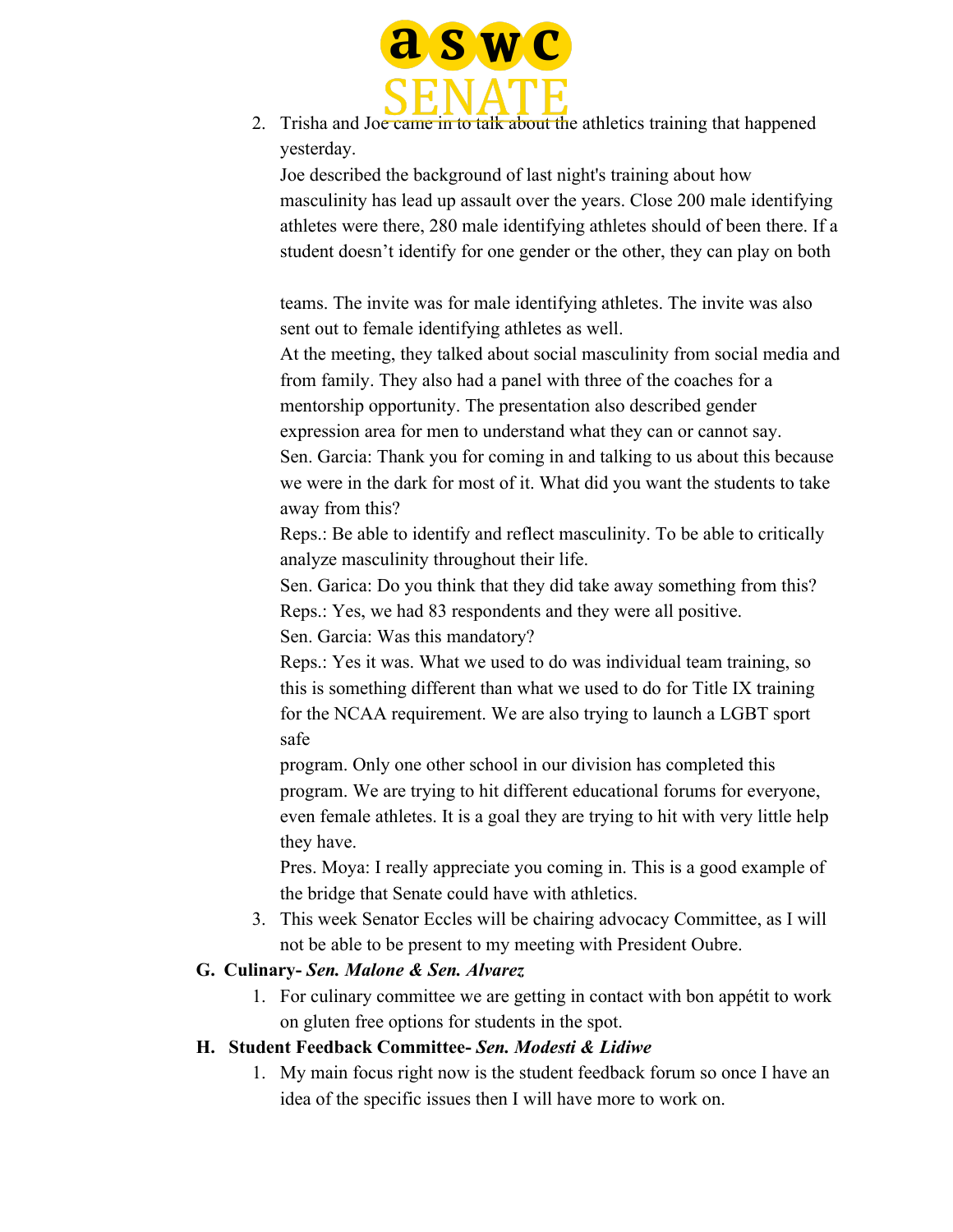

- 2. They are trying to break down the different categories that people responded to.
	- a. There has been many different concerns that were brought up.
	- b. For example, parking and the SLC being closed.
- 3. They will make the feedback open to the table.
- 4. They meet on Wednesdays at 2:30 on the top of the hill by Dehil Hall.

# **I. Student Finance Committee-** *Tres. Estrada*

1. Following up with former Tres. Delgado.

# **J. Environmental-** *Sen. Casserly-Simmons*

- 1. Trying to set a meeting with Kole about amending the constitution to have environmental committee be an actual committee
- 2. Working on an environmental bill to include
- 3. A consistent budget to be given to the committee
	- a) To include: Stipends, bus passes, constant money for environmental committee (including money for SURF garden)
	- b) Also include a possible clause to partially reimburse students who take green actions in their lives, such as biking to school, a fully electric car, carpooling, any sustainable way of getting to school.
- 4. Money not used shall be sent back to the reserve.
	- a) Meeting about the bike sharing program was postponed last minute by admin.
- 5. Meeting about putting a bike sharing program on campus. Places would hopefully be upper campus (2 spots), lower dorms (1 spot) Near CI (1-2spots) Arbor ridge (2 spots), if possible uptown Whittier (1-2 different areas)
- 6. Also going to bring up using grey water for plants on campus
- 7. Bring up the idea of either solar panels or wind turbines at the top of campus which could easily provide good source of energy
- 8. In the ASWC meeting on 10/21/19 constituents complained how students were driving from upper dorms down to lower campus for class

a) Trying to set up a meeting with Craig from Bon Appetit about

- 9. Educational weeks about taking plate waste and showing students how much is wasted
- 10. Possibly buying less greens including fruits and veggies and lettuce because they go bad faster and include the bulk of food waste
- 11. Reusable plates, cups to be used in the spot and at disposable lunches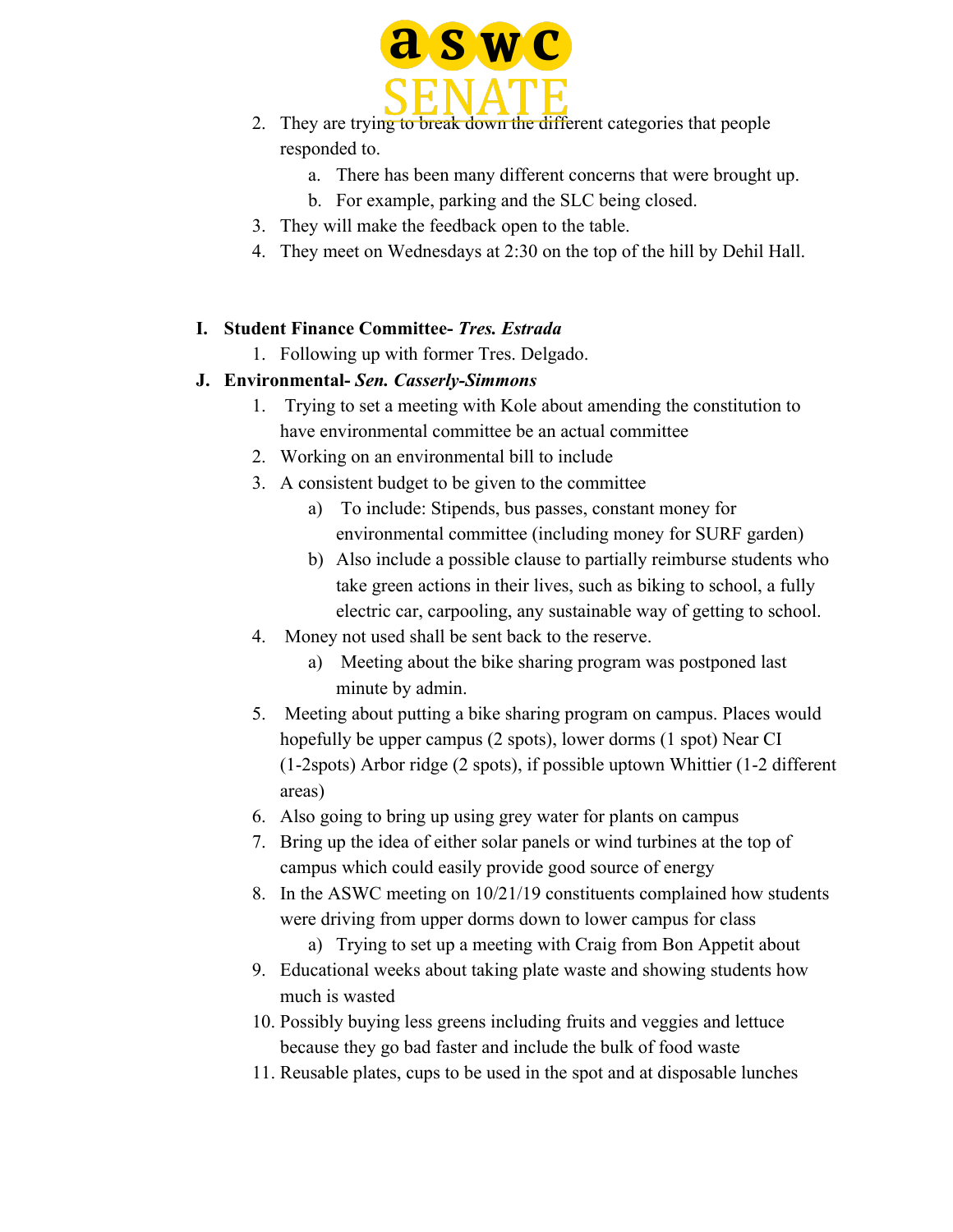

- 12. A possible discount to students who bring their own water bottle to the spot to fill up soda, coffee, etc
- 13. Possibly selling reusable straws and the spot which shall make them a considerable amount of profit and benefit the earth
	- a) A student from Sarah Angevine class approached me about helping with a project to get grey water on campus to water the plants.
	- b) Brainstorm the action bill trying to have both the budget bill and action bill passed before the end of the semester.
- 14. Search engines to Ecosia
	- a) Environmental search engine that uses profits to plant trees. Runs through Bing so it is solid.
- 15. Spray painting the rock
	- a) No spray painting on random days, can only paint for events.
	- b) Spray painting is not going to be allowed but regular paint will be due to the aerosols that spray paint gives off and its more negative direct effect on the environment.
- 16. Adding a section that any event senate puts on or society's put on has to have environmentally friendly products (such as: non-Styrofoam plates and cups, no plastic cups, paper cups, plant based plastic.
- 17. Heavy plastics used by displaced dinners.
- 18. Allocate a certain amount of money to surf garden instead of asking for money consistently
- 19. Reimbursement for students who significantly change their lifestyle for the betterment of the planet.
	- a) Not full reimbursement but incentive to help maybe a raffle at the end of the month for a set number of students to be given reimbursement to.
	- b) Possibly have senate fund this on a yearly basis so it constantly happens.
- 20. Last ASWC meeting is December 9th then start back up in February.
- 21. Think about putting on a yearly environmental competition to give people an outlet to express ideas
	- a) Narrow it down to finalist and have them go deeper with their idea and actually putting together a way of implementing it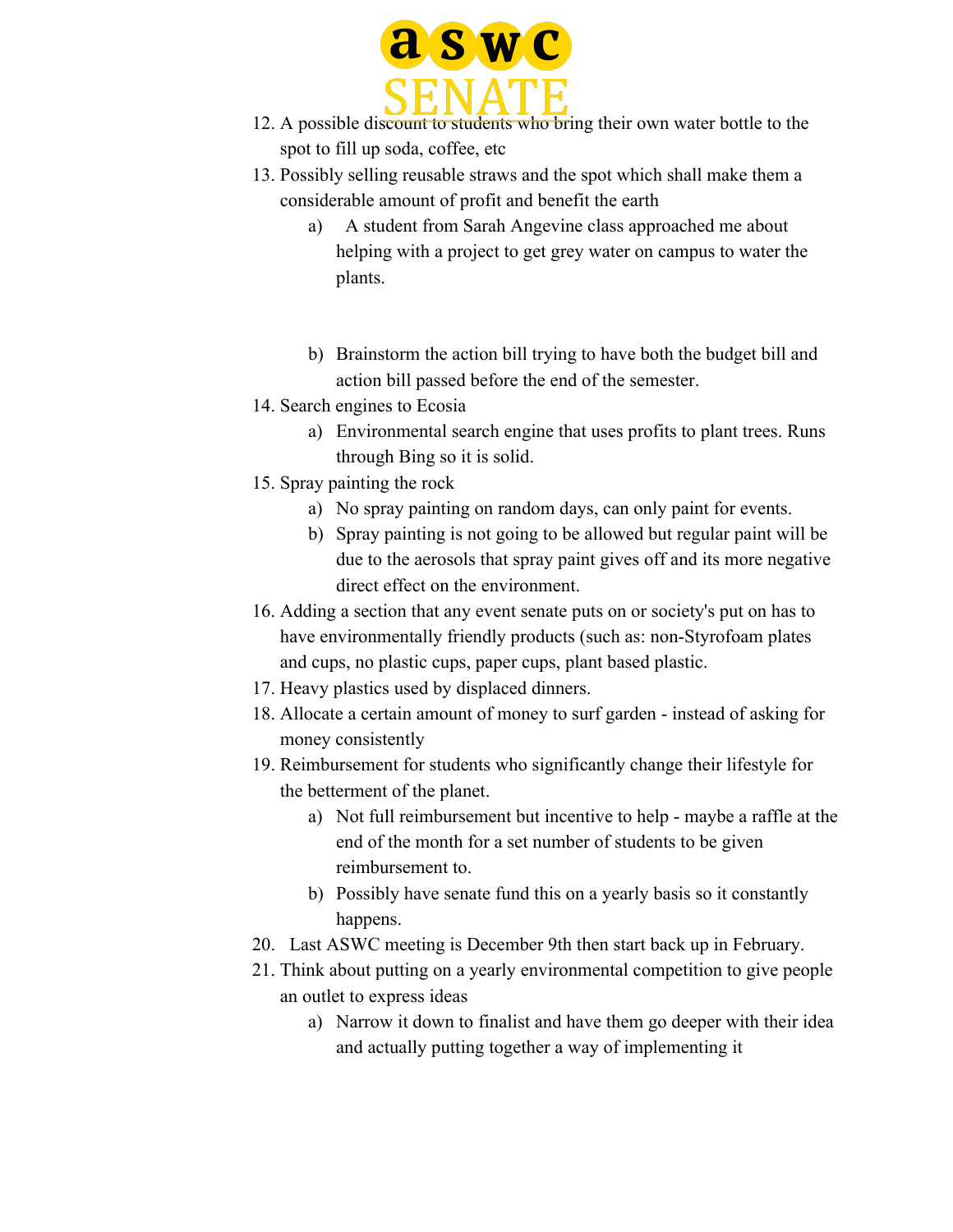

- b) The winner will receive a grand prize of a certain amount of money and then environmental committee will also help turn their idea into a reality.
- 22. OFFICE HOURS
	- a) 3-5pm Tuesdays
	- b) 10-12pm Wednesdays outside the spot

### **XI. First Readings**

- **A.** *Business Leadership Club- Membership Drive:*
	- 1. The club is asking for \$156.95.
	- 2. This has been their first time coming in.
	- 3. They are asking for this payment to be fast-tracked.
	- 4. The president came in on to talk on behalf of the club.
	- 5. The club is about enhancing professor-student connections outside of class.
	- 6. The club has brought in a few guest speakers.
	- 7. They just held an event with a guest speaker on October 15th.
	- 8. The club is requesting money for the event on October 29th, It is the membership drive to help get people to join the club. It is to help promote the business leadership club. The event is open to all students.
	- 9. On November 19th, they are doing a fundraising event.
	- 10. In December, they are doing a club community event. Either a toy drive or something else.
	- 11. The funding request is late because the dates go mixed up.
	- 12. Sen. Garcia: What does the drive do?

Rep.: It is to promote the business club, mainly to the business department, but it is open to everyone.

Sen. Casserly-Simmons: Is the food and drinks being put on by the CI? Rep.: Yes.

Sen. Hagan-Martin: What are you requesting for? How are you marketing?

Rep.: Pizza, soda, water, etc. We are expecting 40 people. We have been posting our flyers, talking about it in class, and through our instagram. Sen. Casserly-Simmons: Are you buying the pizza personally?

Rep.: The CI will provide us with that.

Sen. Lindiwe: Why is this one being funded here and not at budget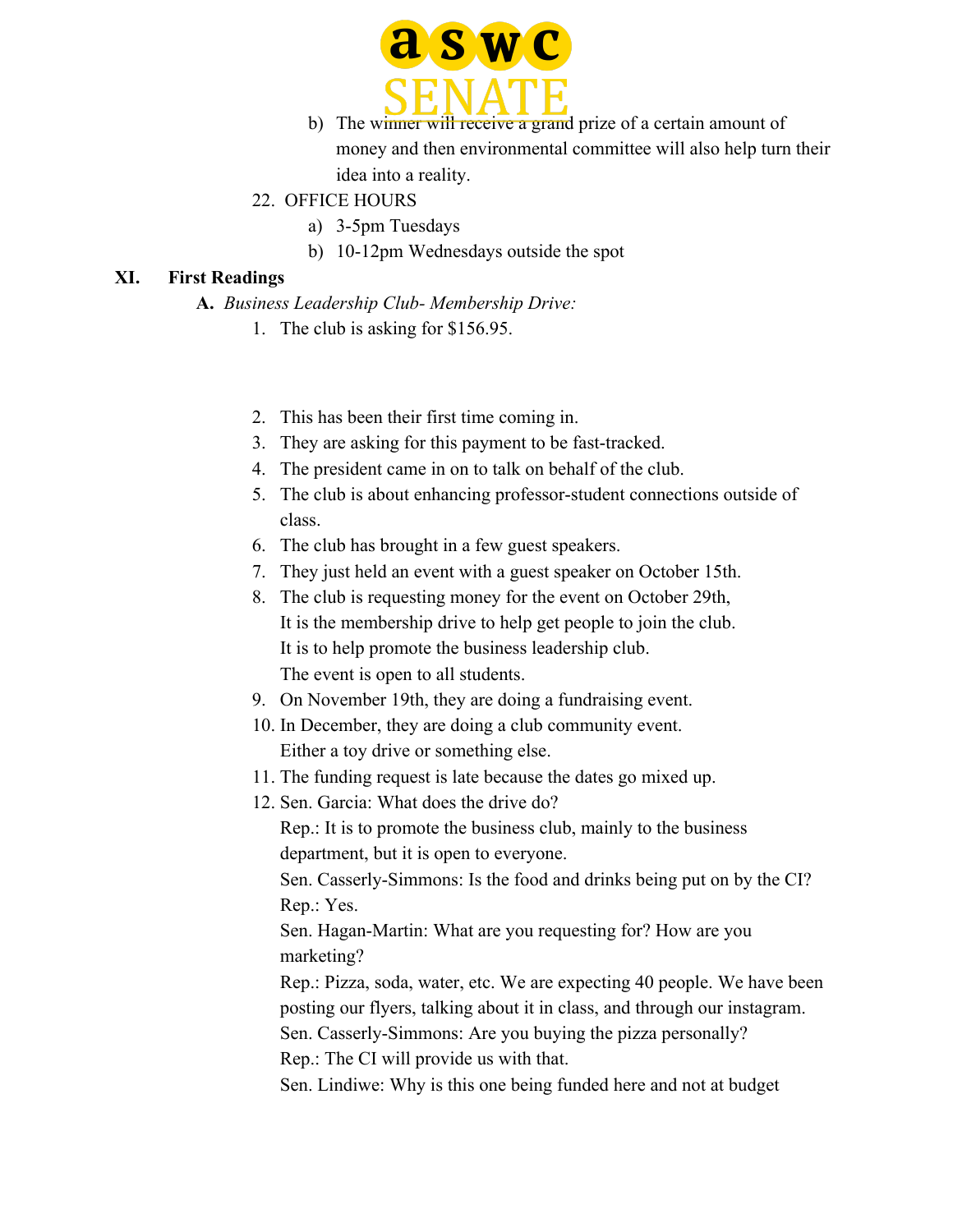

committee?

Rep.: The event is tomorrow. It would of been a little too late to ask tomorrow.

13. Sen. Garica: I motion to fast track this event. Sen. Lindiwe: I second. For: Unanimous Against: 0

Abstention: 0

14. This will be moved to daily calendar consideration.

#### **XII. Daily Calendar Considerations**

- **A.** *Whittier College Dance Team:*
	- 1. The dance team is asking for \$7,256.87 to fund their outfits, shoes, and performance.
	- 2. This has been their third time coming in.
	- 3. The dance team has only looked into sustainable companies for their uniforms.
	- 4. Cost of Uniforms:

Shirts and Pants: \$1,529.78 Half soles, performance shoes, and jazz shoes: \$2,731.66 Track Suit: \$2,223.00

- 5. The dance team will use the track suit for performances as well, especially when they perform on the ice or in the cold.
- 6. Cost of Equipment/Afro Fusion Necessities: Fabric: \$40.00 Dance Team Mirrors: \$709.00 LA Kings Performance: \$200.00
- 7. The dance team is trying to collaborate will program board so that students can go to the event like they did to the Ontario Ring. The team also says that the fabric is really important to them because of the culture that comes with it.
- 8. The Afro fusion is a new fusion to the dance team that only focuses on African dance. They want to find another way to represent people of color in another way, because the school doesn't do a good job representing people of color. This team will also help bring different cultural dances to this schools. At other schools, they have many different cultural dances,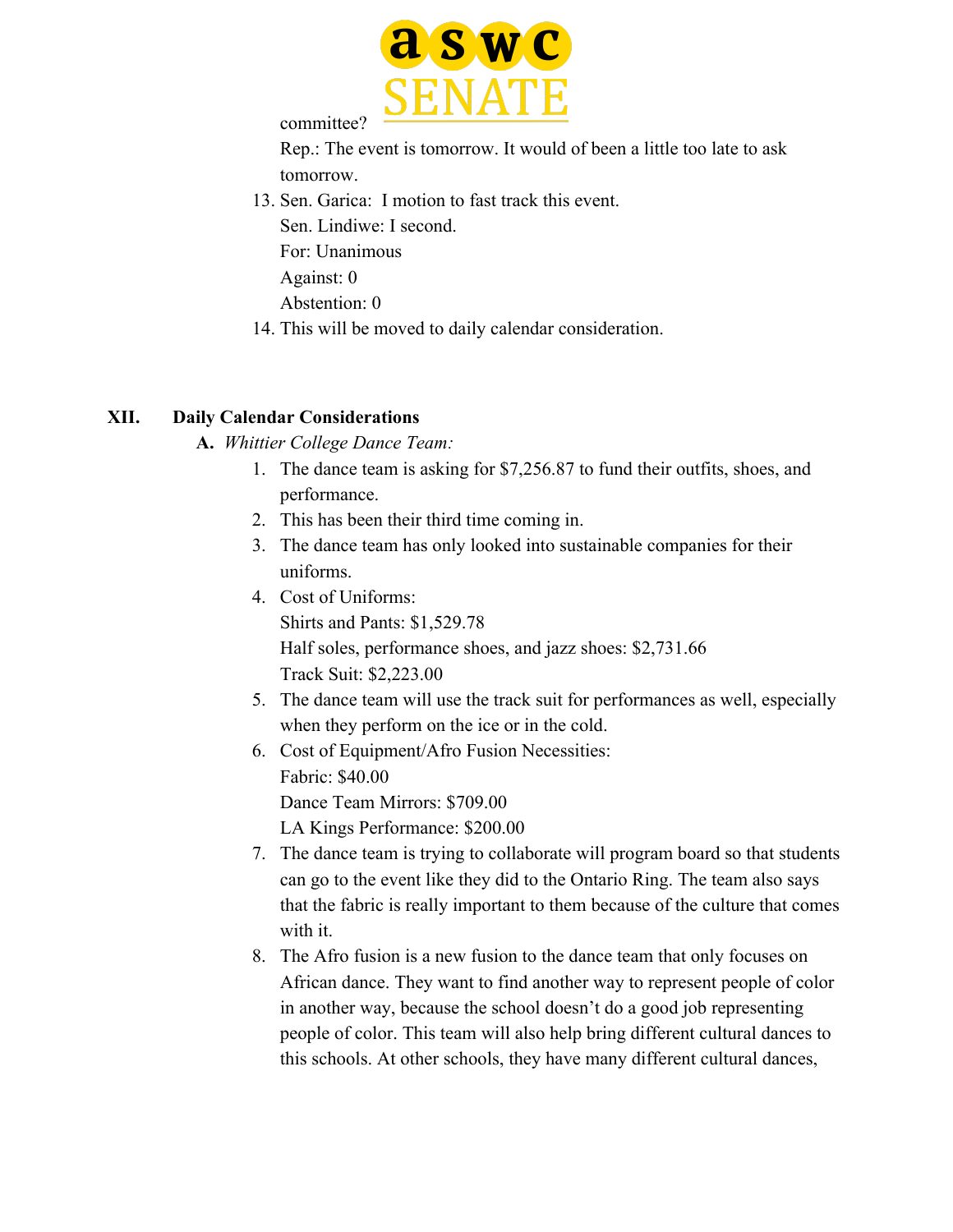

not just a dance team. So this will be the first time this school has witnessed a cultural dance team.

- 9. It will be \$190.00 per person.
- 10. The dance team does also have potential sponsors.
- 11. Sen. Casserly-Simmons: Thank you for taking what we said and actually doing it, we really do appreciate it.

- 12. Sen. Royster: I motion to fund this and its entirety.
	- Sen. Mendoza: I second.
	- For: 11
	- Against: 1
	- Abstention: 0
- 13. This funding has passed.
- **B.** *Business Leadership Club- Membership Drive:*
	- 1. Sen. Casserly-Simmons: I motion to fund this event and its entirety. Sen. Mendoza: I second.
		- For: Unanimous
		- Against: 0
		- Abstention: 0
	- 2. This funding has passed.

#### **XIII. Misc. Business**

**A.** *Final Reading: Program Board Position Amendment-*

- 1. This is the final reading of the amendment.
- 2. The table has to vote on this amendment.
- 3. VP Jochim reads over the amendment.
- 4. Sen.
- 5. Sen. Lindwie: I motion to amend this constitution with this bill.
	- Sen. Royster: I second.
	- For: Unanimous
	- Against: 0

Abstention: 0

- **B.** *Event Transparency Bill Amendment-*
	- 1. This is the first reading of the amendment.